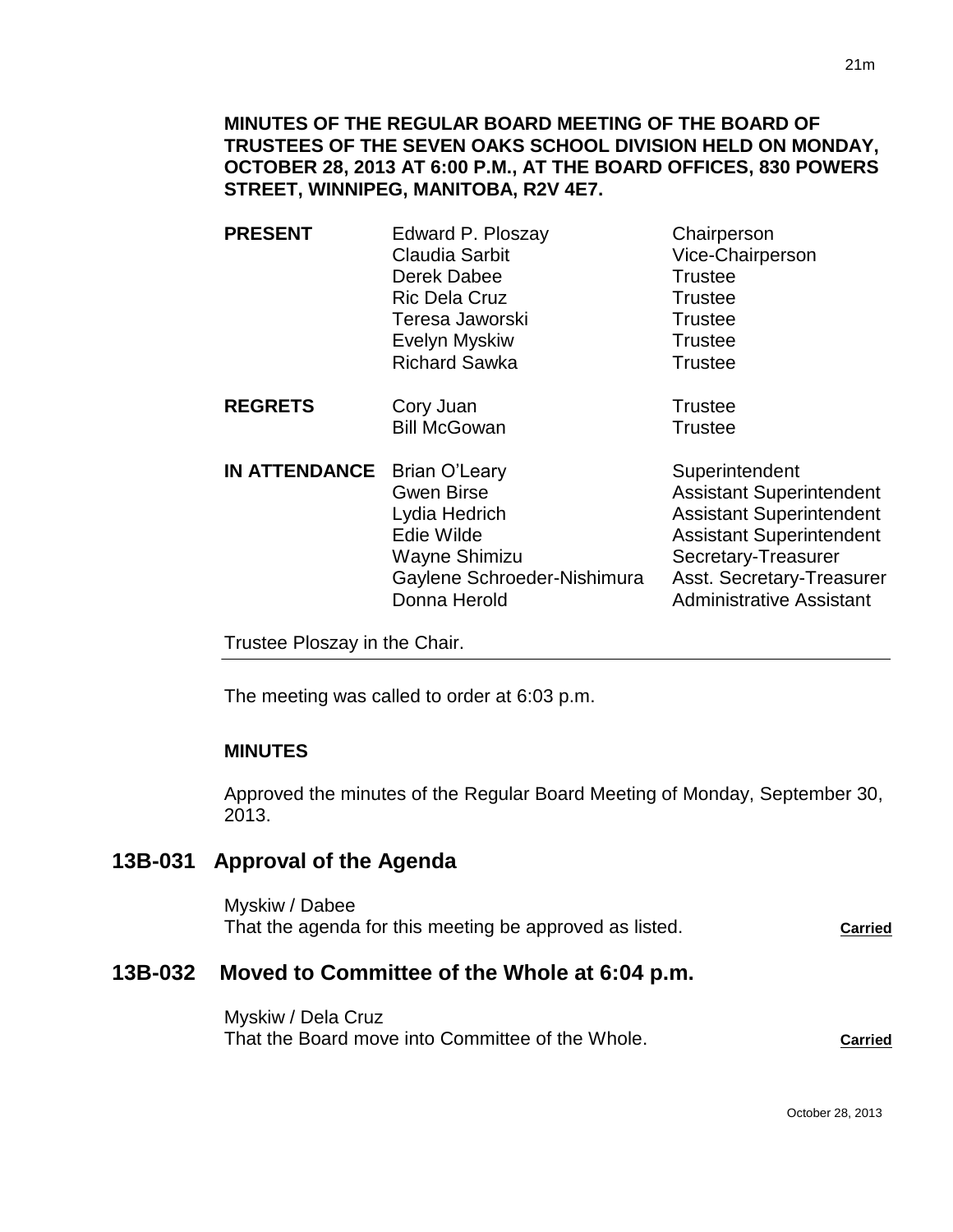## **SUPERINTENDENTS' REPORT**

The following matters were received as information:

- Meeting with the Minister.
- **Personnel Matters.**

## **SUPERINTENDENTS' PERSONNEL REPORT**

# **13B-033 Superintendents' Personnel Report**

Dela Cruz / Dabee That the Superintendents' Personnel Report be ratified. **Carried**

### ADMINISTRATIVE APPOINTMENT

Valery Czarnecki was appointed to the position of Vice-Principal (teaching), Arthur E. Wright Community School, full-time (1.00) term effective October 15, 2013 to June 27, 2014.

## TEACHER APPOINTMENTS

Aaron Boila was appointed to a full-time (1.00) Limited Teacher-General (term) contract effective September 23, 2013 (indefinite).

Jess Cory was appointed to a full-time (1.00) Limited Teacher-General (term) contract effective November 18, 2013 to June 27, 2014.

Maureen Justice-Dupuis was appointed to a part-time (.50) Limited Teacher-General (term) contract effective October 7, 2013 to December 20, 2013.

Carina Romagnoli was appointed to a full-time (1.00) Limited Teacher-General (term) contract effective October 7, 2013 (indefinite).

## TEACHER LEAVE OF ABSENCE

Joe Davis was granted a leave of absence, part-time (.25), without pay, effective February 1, 2014 to June 27, 2014.

## TEACHER MATERNITY AND PARENTAL LEAVES

Dana Crawford was granted maternity and parental leave effective October 13, 2013 to September 1, 2014.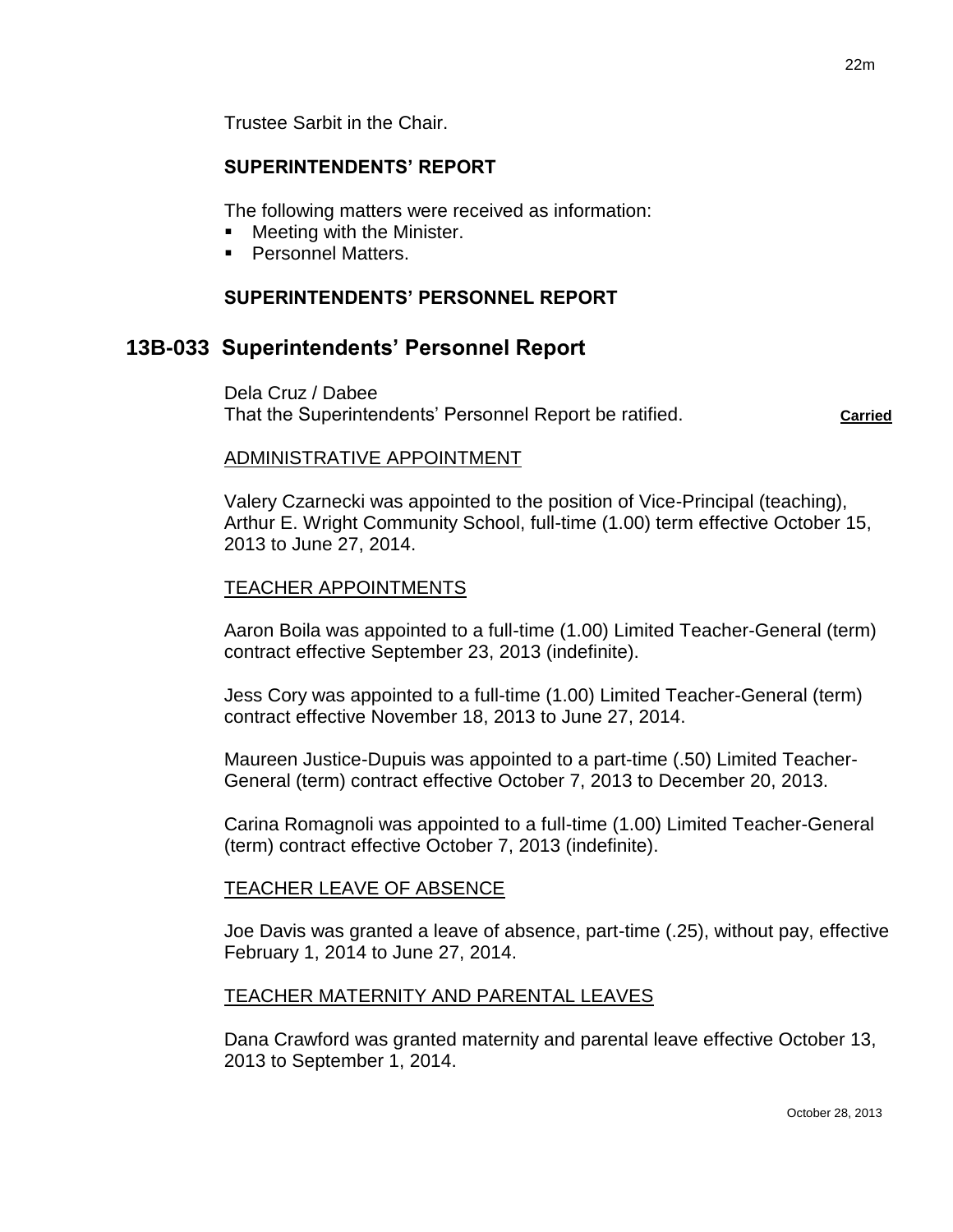## **SUPERINTENDENTS' PERSONNEL REPORT**

Benjamin Nein was granted parental leave effective March 3, 2014 to May 11, 2014.

## SUBSTITUTE TEACHER APPOINTMENTS

The following teachers were appointed to Substitute Teacher contracts effective the 2013-2014 school year:

Kayla Hopkins Frank Ostlund

### EDUCATIONAL ASSISTANT APPOINTMENT

Rheanan Tyler was appointed to a part-time (4 hours per day) Educational Assistant position effective October 15, 2013.

### EDUCATIONAL ASSISTANT MATERNITY AND PARENTAL LEAVE

Melanie Deakin was granted maternity and parental leave effective January 16, 2014 to January 24, 2015.

#### SECRETARIAL-CLERICAL APPOINTMENT

Merle Cox was appointed to a Secretarial-Clerical position, part-time (.50), effective October 21, 2013.

## CUSTODIAN APPOINTMENT

Paulo Reis was appointed to the position of Custodian, full-time, (8 hours per day) effective October 14, 2013.

## BUS DRIVER APPOINTMENT

Keith Boutet was appointed to the position of Bus Driver, part-time, (4 hours per day) effective September 16, 2013.

## KYAC PROGRAM COORDINATOR APPOINTMENT

Chelsea Volkart was appointed to the position of Kildonan Youth Activity Centre (KYAC) Program Coordinator, effective October 21, 2013.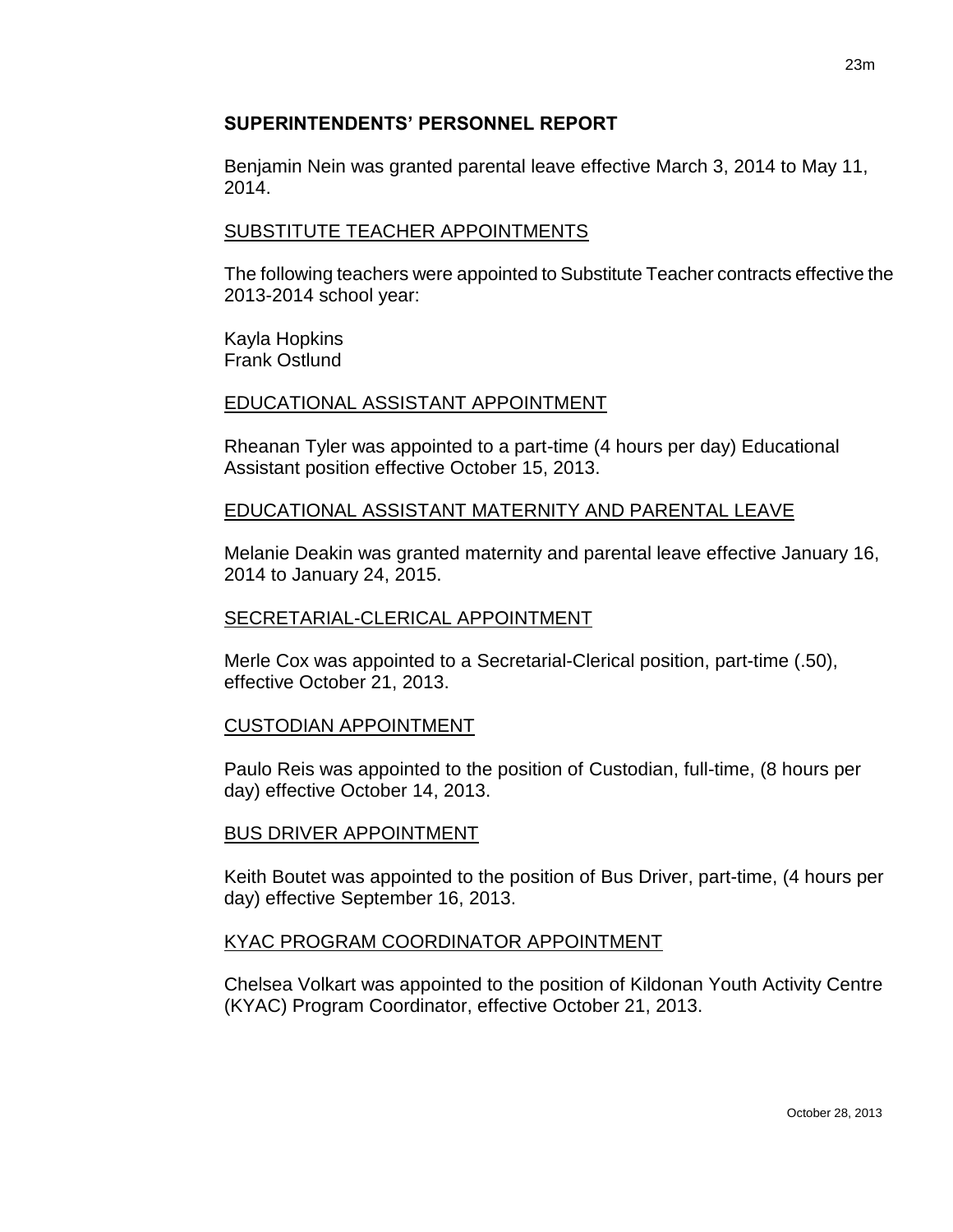### **SPECIAL ORDERS**

#### **6:26 p.m. Financial Statements for the year ending June 30, 2013** Austin Abas, KPMG

## **12B-034 Financial Statements**

Dela Cruz / Jaworski

Approved that the Chairperson of the Board forward a copy of the Division's June 30, 2013 Financial Statements and Auditor's Supplementary Report to Manitoba Education. **Carried**

## **12B-035 Accumulated Surplus Designation**

#### Jaworski / Dabee

Approved that the Board designate a portion of its accumulated surplus for the following projects:

- **5368,089 for 2012-13 School carry forward,**
- **\$210,502 for 2012-13 Board/SOTA PD fund carry forward,**
- **S88,795 for 2012-13 Administrators PD carry forward,**
- **\$2,000,000 for Maples Commons.**
- \$1,129,350 for Land Purchases, Garden City Collegiate Field & Track and Amber Trails School. **Carried Carried Carried Carried Carried Carried Carried**

2012-2013 Expenditure Executive Summary – Discussed and tabled for further discussion at the November 4, 2013 meeting.

**6:50 p.m. Seven Oaks Logo** Correy Myco – ChangeMakers.

## **12B-036 2013-2014 Board Calendar**

Dela Cruz / Sarbit

Approved that the 2013-2014 Board Calendar be revised as follows:

- Regular Board meeting scheduled for Monday, December 9, 2013 be moved to Monday, December 16, 2013.
- Regular Board meeting scheduled for Thursday, August 28, 2014 be moved to Monday, August 25, 2014. **Carried**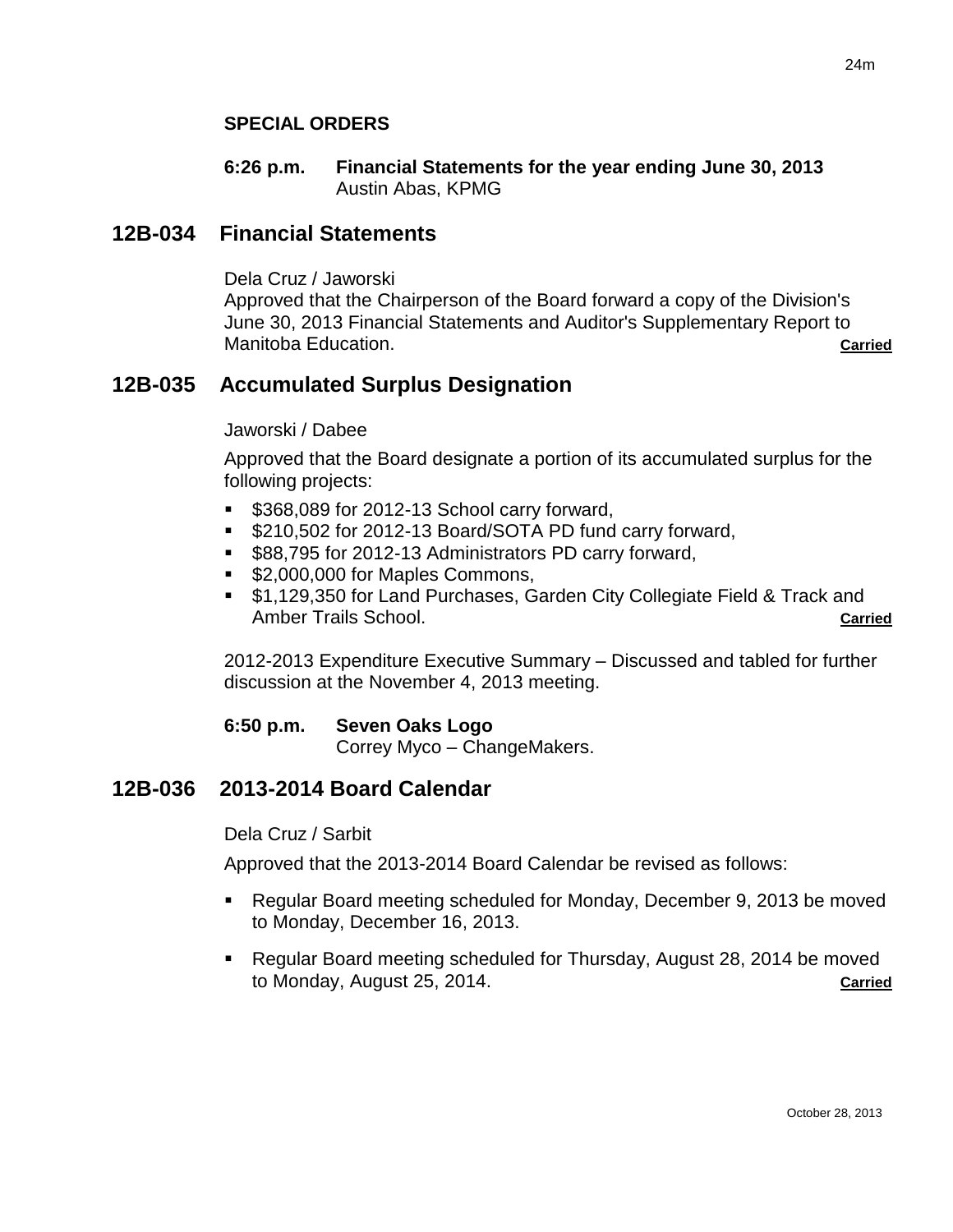# **12B-037 By-Law No. 5-2013**

### Dela Cruz / Dabee

Approved that By-Law No. 5-2013 for the purpose of borrowing the sum of \$1,431,800.00 for the purpose of the Chiller & Cooling Tower Replacement at Maples Collegiate (\$837,900.00), the Stand-alone Childcare at Victory School Site (\$128,700.00) and the Roof Replacement at Maples Collegiate (\$465,200.00) be given second reading. **Carried**

# **12B-038 By-Law No. 5-2013**

#### Jaworski / Sarbit

Approved that By-Law No. 5-2013 for the purpose of borrowing the sum of \$1,431,800.00 for the purpose of the Chiller & Cooling Tower Replacement at Maples Collegiate (\$837,900.00), the Stand-alone Childcare at Victory School Site (\$128,700.00) and the Roof Replacement at Maples Collegiate (\$465,200.00) be given third and final reading, be signed and sealed. **Carried**

### **SUPERINTENDENT'S REPORT**

2012/2013 School Books Review Report.

#### **CONSENT AGENDA**

## **12B-039 Consent Agenda**

Myskiw / Dela Cruz That the Consent Agenda be approved. **Carried**

### City of Winnipeg Lease Agreement for portion of Adsum Park for Maples Track and Field

Approved that the Board sign a Lease Agreement with the City of Winnipeg for the use of a portion of Adsum Park for the Maples Collegiate running track and football field.

#### September 2013 Expenditure Listing

That cheques #2140236-#2140490 and #764-#772, US\$ cheques #214007- #214018, direct deposits #20140437-#20141027 and pre-authorized debits #2014026-#2014049 in the amount of \$5,303,509.49 be approved.

#### Bockstael Construction Certificate of Payment No. 3

That Certificate of Payment No. 3 for the Maples Collegiate Commons Addition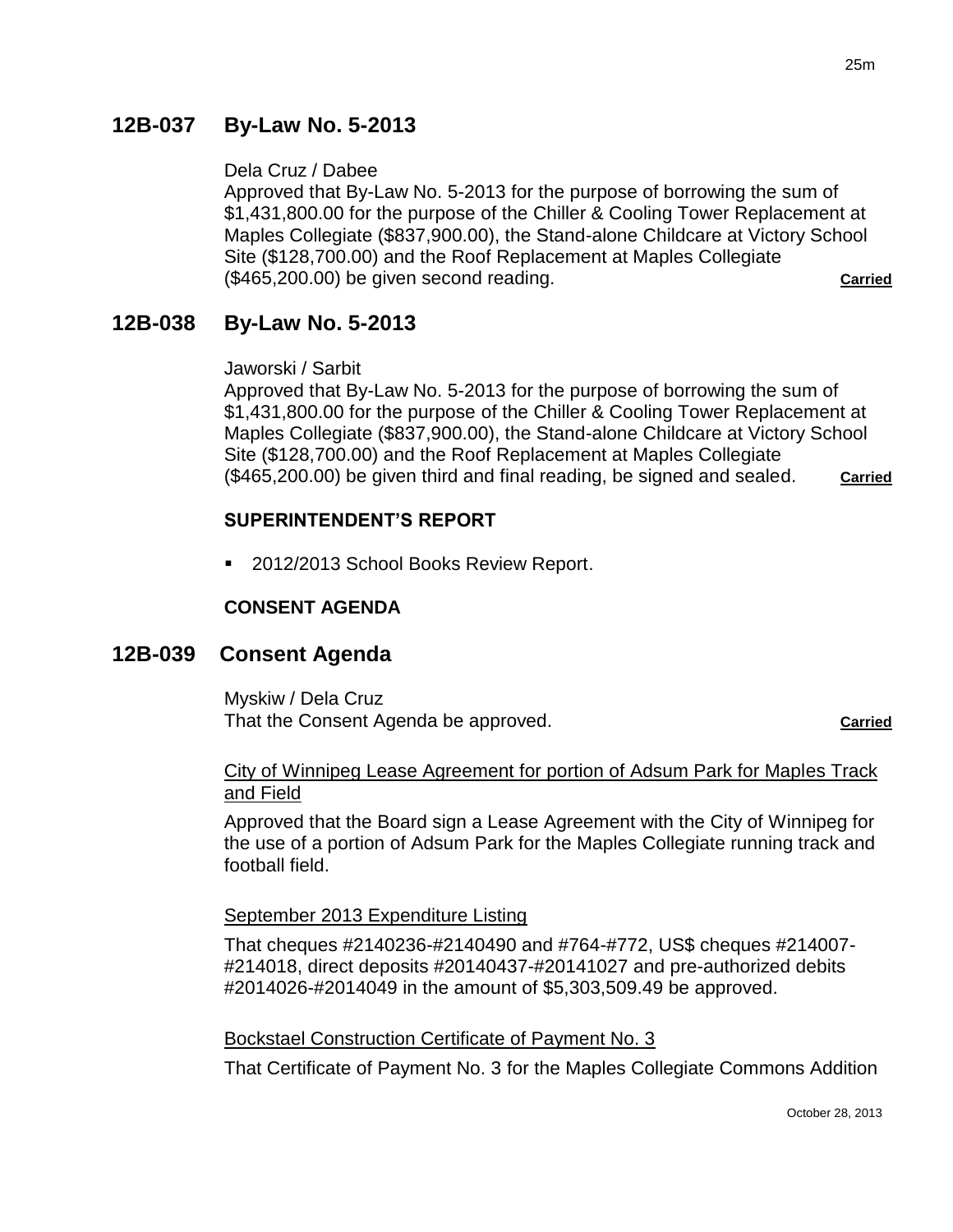## **CONSENT AGENDA**

project in the amount of \$347,475.85 be paid to Bockstael Construction.

## Statutory Holdback on Bockstael Construction Certificate of Payment No. 3

That the Statutory Holdback on Certificate of Payment No. 3 for the Maples Collegiate Commons Addition project in the amount of \$26,832.11 be paid to the SOSD/Bockstael-449-MaplesCommons account.

## Bockstael Construction Certificate of Payment No. 5

That Certificate of Payment No. 5 for the Amber Trails School project in the amount of \$1,467,077.10 be paid to Bockstael Construction.

## Statutory Holdback on Bockstael Construction Certificate of Payment No. 5

That the Statutory Holdback on Certificate of Payment No. 5 for the Amber Trails School project in the amount of \$113,287.81 be paid to the SOSD/Bockstael Construction account.

## Gardon Construction Ltd. Certificate of Payment No. 2

That Certificate of Payment No. 2 for the Portables at Belmont and West St. Paul Schools in the amount of \$209,415.39 be paid to Gardon Construction Ltd.

# Gardon Construction Ltd. Certificate of Payment No. 2

That Certificate of Payment No. 2 for the Portables at Belmont and West St. Paul Schools in the amount of \$209,415.39 be paid to Gardon Construction Ltd.

# Gardon Construction Ltd. Certificate of Payment No. 3

That Certificate of Payment No. 3 for the Portables at Belmont and West St. Paul Schools in the amount of \$295,116.98 be paid to Gardon Construction Ltd.

## Statutory Holdback on Gardon Construction Ltd. Certificate of Payment No. 3

That the Statutory Holdback on Certificate of Payment No. 3 for the Portables at Belmont and West St. Paul Schools in the amount of \$22,788.96 be paid to the SOSD/Gardon 452-Portable 2013 account.

## Gateway Construction & Engineering Certificate of Payment No. 1

That Certificate of Payment No. 1 for the Victory Site Daycare project in the amount of \$176,592.68 be paid to Gateway Construction & Engineering.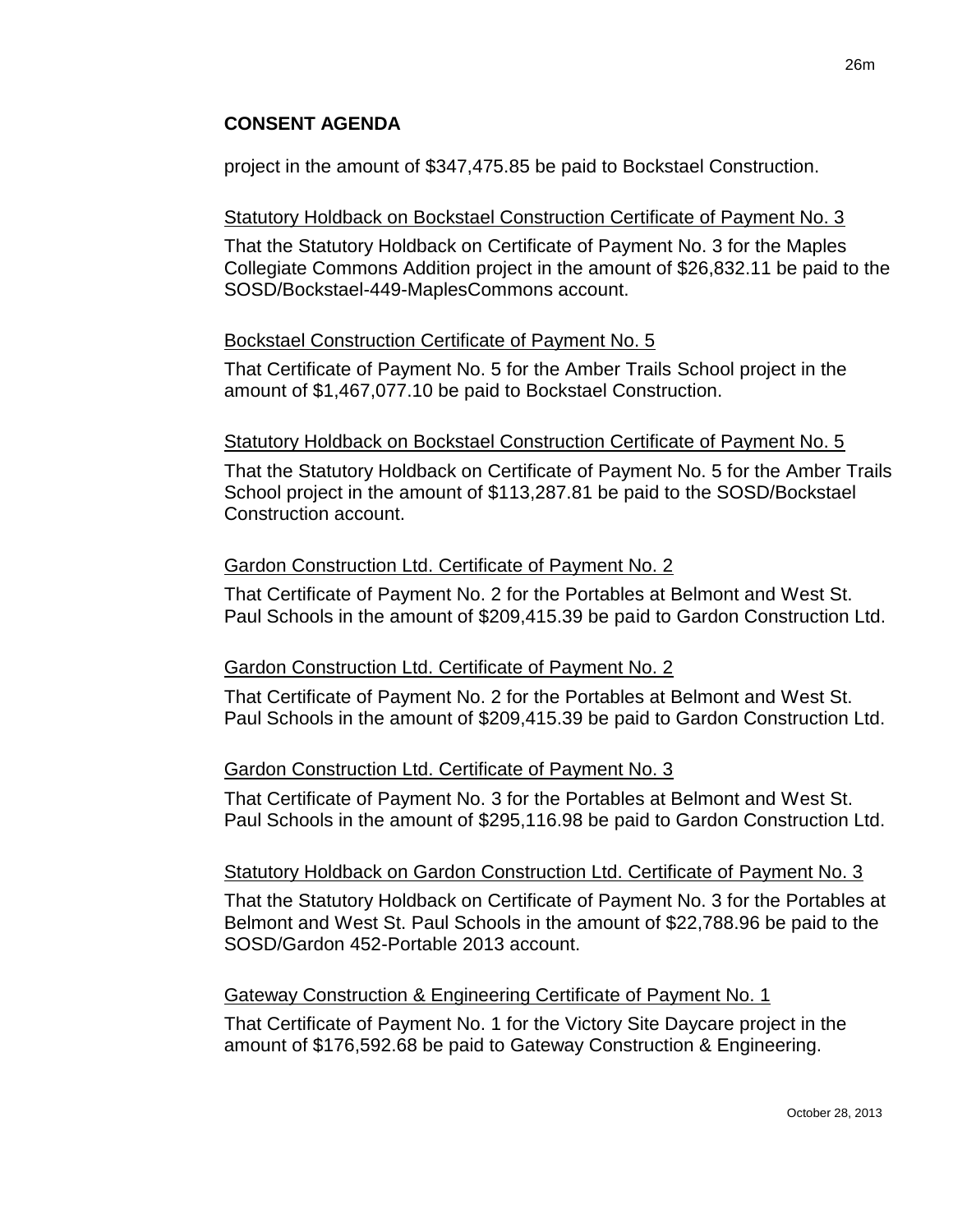## **CONSENT AGENDA**

## Statutory Holdback on Gateway Construction & Engineering Certificate of Payment No. 1

That the Statutory Holdback on Certificate of Payment No. 1 for the Victory Site Daycare project in the amount of \$13,636.50 be paid to the SOSD/Gateway 441-Victory Daycare account.

## Loewen Mechanical Ltd. Certificate of Payment No. 5

That Certificate of Payment No. 5 for the Maples Collegiate Geothermal project in the amount of \$0.00 be paid to Loewen Mechanical Ltd. (0% progress for month of September).

## MCM Architects Inc. Invoice No. 5530

That Invoice No. 5530 for the Victory Site Daycare project in the amount of \$84,836.45 be paid to MCM Architects Inc.

## MTS Invoice No. 500210032

That Invoice No. 500210032 for the Divisional Fiber Network project in the amount of \$666,497.50 be paid to MTS.

## Number Ten Architectural Group Invoice No. 12477

That Invoice No. 12477 for the Maples Collegiate Commons Addition project in the amount of \$9,069.11 be paid to Number Ten Architectural Group.

## Release of Holdback to Shelmerdine Ltd.

That the balance of the Statutory Holdback in the amount of \$2,987.77 plus GST and interest earned in relation to the Swinford Park Soccer Field - Swinford Way project be paid to Shelmerdine Ltd.

## **ITEMS OF INFORMATION**

- Trustee Sarbit reported on the Divisional Day.
- **Trustee Myskiw reported on the Public Safety Forum and the Circle Garden** Opening / Wayfinders Fall Feast events.

# **CORRESPONDENCE**

- 2012-2013 Attendance Rates and Transiency Indicators.
- A.C.E.S. Announcement: Jason Hapichuk joined team of Attendance Officers.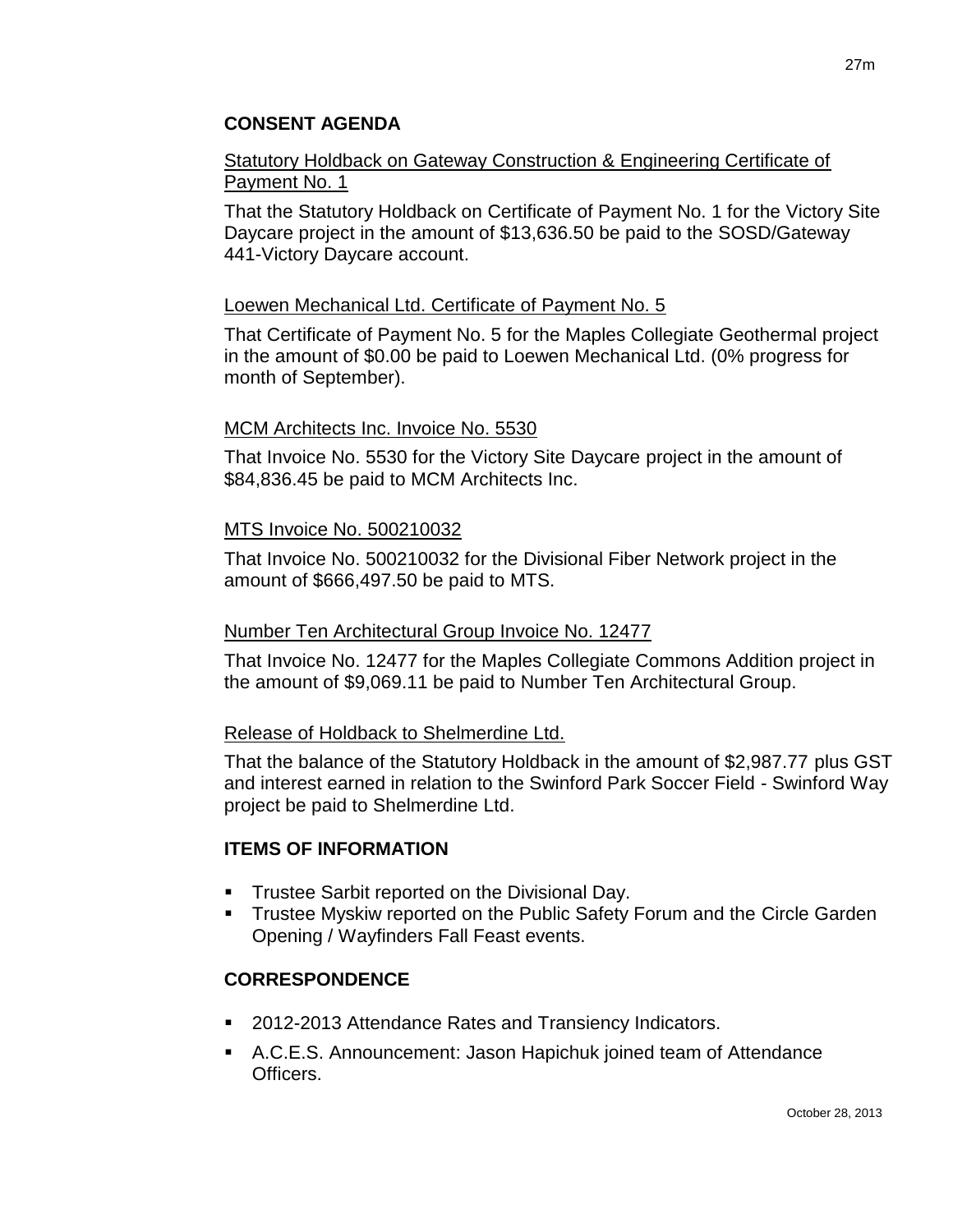# **CORRESPONDENCE**

- Nancy Allan, Minister of Education: Technical Vocational Education Technical Vocational Equipment Upgrade Support - Plumbing and Pile Trades.
- Darryl Gervais, Director, Technical Vocational Education Unit, ICA Branch, Manitoba Education: Technical Vocational Education - Technical Vocational Equipment Upgrade support. Funding details for the Plumbing and Pipe Trades Program at Maples Collegiate.
- Nancy Allan Minister of Education: Manitoba's Celebration of Excellence in Teaching - 2013-2014 Minister's Awards.
- Steve Ashton, Minister of Infrastructure and Transportation: New Legislation: Reduced Speeds in School Zones.
- **Interlake School Division: Superintendent / CEO position.**
- Kevin Chief, Chair, Healthy Child Committee of Cabinet: Manitoba School Boards Association resolution SI-01-13: distribution of Early Development Instrument (EDI) results.
- **MSBA Webinar Series 2013: Boosting Your Voter Turnout.**
- CSBA Fall Update 2013.
- Calgary Herald Editorial October 3, 2013: School boards have lost the ability to make local decisions.
- Nancy Allan, Minister of Education: Proclamation: Manitoba School Library Day.
- **If Idle Free Zone: Healthy Communities Don't Idle.**
- Cultural Proficiency Institute: Workshop November 13 to 15, 2013, Canad Inns Polo Park.
- Darryl Gervais, Director, Instruction, Curriculum & Assessment Branch, Manitoba Education: Changes to the Special Language Credit Option 2013/2014: Recognition of Non-Manitoba Education Language Credentials.
- Nancy Allan, Minister of Education: Manitoba Music Month Grant Application 2013-2014.
- Nancy Allan, Minister of Education: Manitoba Education will once again make the Respect in School (RIS) online curriculum training program available to all public schools at no cost for the 2013-2014 school year.
- David Johnson, Chair of the Board, Pembina Trails School Division: Letter to His Worship Mayor Sam Katz regarding proposed changes to snow clearing.
- Janis Arnold, Board Development Consultant, Manitoba School Boards Association: The Art and Science of Chairing Workshops - November 2013.
- Manitoba School Boards Association Webinar: Boosting your voter turnout.
- Manitoba School Boards Association ebulletin October, 23, 2013.
- **Helen Robinson-Settee, Director, Aboriginal Education Directorate:** Information regarding the reporting process for BSSAP sites.
- Gaylene Schroeder-Nishimura, Assistant Secretary-Treasurer, Seven Oaks School Division: 2013-14 Non-Resident Fees.
- Manitoba News Release: October 1, 2013 Agreement between Province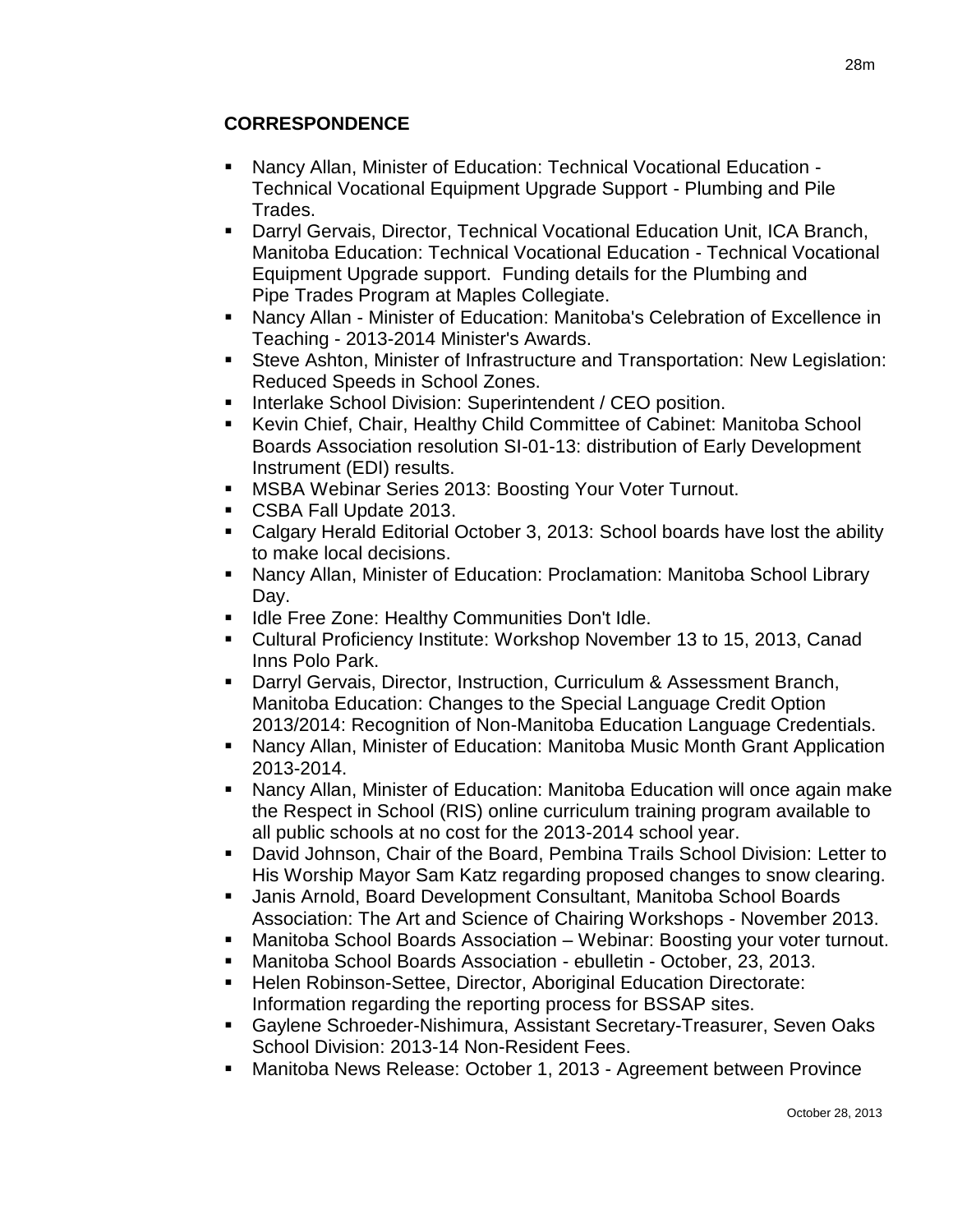# **CORRESPONDENCE**

and CMHR (Canadian Museum of Human Rights) Unique in Canada.

- Manitoba News Release: October 4, 2013 Allan Recognizes World Teachers' Day, Opens Nominations for Teaching Excellence Awards.
- Manitoba News Release: October 8, 2013 Province Strengthens Partnership with Canadian Centre for Child Protection to Address Cybersafety in Manitoba Schools. Anti-bullying Action Plan Takes New Steps to Ensure Students Feel Safe in Schools: Allan.
- Manitoba News Release: October 10, 2013 New Law Proclaimed Today Further Protects Manitoba Students from All Forms of Bullying: Allan. Province Proclaims Bill 18, The Safe and Inclusive Schools Act.
- Manitoba News Release: October 17, 2013 Province Invests in Opportunities for Young People to Pursue Careers in Science, Medicine. New St. Boniface Research Centre Lab to Complement Provincial Science Curriculum: Premier.
- Nancy Allan, Minister of Education: School Bus Safety Week October 21- 25, 2013.
- Lynne Mavins, Director, Schools' Finance Branch: Increase to Maples Collegiate Institute Commons area reserve approved.
- John Wassenaar, Number Ten Architectural Group: Maples Collegiate Student Commons Addition - Change Order No. 5.
- John Wassenaar, Number Ten Architectural Group: Maples Collegiate Student Commons Addition - Change Order No. 6.
- John Wassenaar, Number Ten Architectural Group: Maples Collegiate Student Commons Addition Change Order No. 7.
- Peter Sampson, PSA Studio Inc.: Occupancy Letter for two new portables at Belmont School.
- Lindsay Oster, Principal Architect, Prairie Architects Inc.: Amber Trails Community School - Change Order No. 6.
- **E.** Lindsay Oster, Principal Architect, Prairie Architects Inc.: Amber Trails Community School - Change Order No. 7.
- **E.** Lindsay Oster, Principal Architect, Prairie Architects Inc.: Amber Trails Community School - Change Order No. 12.
- Lindsay Oster, Principal Architect, Prairie Architects Inc.: Amber Trails Community School - Change Order No. 17.
- SMS Engineering: Maples Collegiate Chiller Replacement Change Order No. 1.
- Keith Thomas, Risk Manager, Manitoba School Boards Association: Royal Sun Alliance Engineering & Risk Control Services Bulletin: Proper Lay-Up for Cooling Systems and Equipment.
- Labour Relations, Manitoba School Boards Association: October 2013 Update - CPI, Unemployment.
- **TJ's Gift Foundation Brochure.**
- Recycle Every Where 101 Brochure.